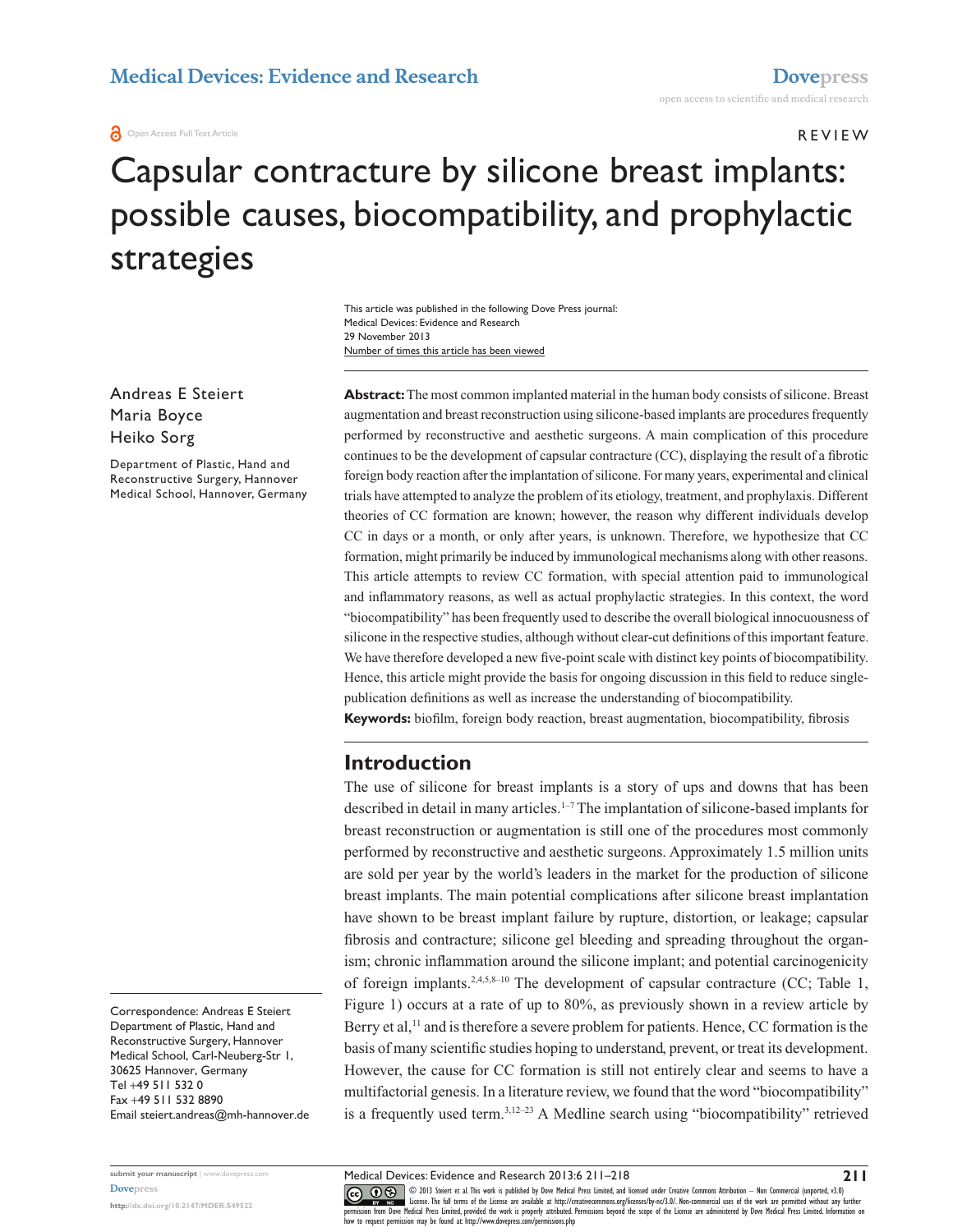**Table 1** Stages of capsular fibrosis after breast augmentation

| <b>Stage</b>     | <b>Palpation</b>                                                                  |  |
|------------------|-----------------------------------------------------------------------------------|--|
| Baker I          | Breast is soft; implant is not palpable                                           |  |
| Baker II         | Breast is solid; implant is palpable but not visible                              |  |
| <b>Baker III</b> | Breast is hardened; implant is palpable and visible                               |  |
| <b>Baker IV</b>  | Breast is hard, deformed, and painful; implant is palpable<br>and clearly visible |  |

**Note:** Classification on capsular fibrosis after breast augmentation introduced by Baker.73

13,536 hits in July 2013, including results from nearly every medical field. Notably, the use of this word seemed to be a popular way of describing the biological innocuousness of implanted foreign material, especially silicone, in the human body. In the published results, the respective groups used their own definitions of biocompatibility, as can be seen in Table 2. From this point of view, biocompatibility is a very important issue, especially as technical innovations are available and could be implanted into the organism. However, technical progress develops much faster than tissue engineering, and therefore there is a need for a clear-cut description of biocompatibility for research, as well as clinical purposes, to unify the scientific language (Table 2).

This article reviews CC formation with special attention paid to immunological and inflammatory mechanisms. It further provides a proposal for a new start up-point for the ongoing discussion by presenting a new distinct five-point scale, which will better address and, in particular, simplify general issues of biocompatibility in clinical application.

#### **Capsular contracture**

In the last decades, millions of people have been exposed to various forms of silicone. Silicone's chemical structure and the many changes since its launch have also raised many problems



**Figure 1** Representative images of two patients suffering from severe capsular contracture after silicone breast implantation.

**Notes:** (**A**) A 54-year-old lady with a history of disseminated mamma cysts followed by mastectomy on both sides. The reconstructive breast augmentation was performed 10 years before she presented with painful capsular contracture at both breasts according to Baker stage IV. (**B**) A 70-year-old lady with a history of fibrous breast adenomas and familial breast cancer. In 1981, she received a subcutaneous mastectomy with a 1-year-later reconstruction by silicone breast implants, and an implant change 10 years later. Now, she has again presented with capsular contracture according to Baker Stage III–IV.

**Table 2** Exemplary citations for the description or definition of the word biocompatibility

| <b>Authors</b>            | <b>Biocompatibility</b>                                                                                                                                                                                                       |
|---------------------------|-------------------------------------------------------------------------------------------------------------------------------------------------------------------------------------------------------------------------------|
| Ziats et al <sup>18</sup> | After implantation of a biomaterial, the responses that<br>occur at the interface of the implanted material and in<br>the surrounding environment are important events in<br>determining the biocompatibility of the implant. |
| Anderson                  | The biocompatibility of implanted biomaterials is                                                                                                                                                                             |
| $et$ al <sup>12</sup>     | determined by the degrees to which host homeostatic<br>mechanisms are perturbed during surgical placement<br>of the implant and the extents to which pathological<br>consequences are created from the ensuing                |
|                           | inflammatory, wound healing, and foreign body                                                                                                                                                                                 |
|                           | responses to surgical injury.                                                                                                                                                                                                 |
| Plenk  r <sup>17</sup>    | Therefore, "biocompatibility" is now only vaguely                                                                                                                                                                             |
|                           | defined as "the ability of a material to perform                                                                                                                                                                              |
|                           | with an appropriate host response in a specific<br>application."                                                                                                                                                              |
| Laschke                   | However, a riskless and successful use of such                                                                                                                                                                                |
| et al <sup>71</sup>       | devices in clinical practice is only possible if they                                                                                                                                                                         |
|                           | exhibit an adequate biocompatibility. This means that                                                                                                                                                                         |
|                           | they should not induce a severe local or systemic<br>inflammatory reaction.                                                                                                                                                   |
| Helmus                    | In fact, next-generation medical devices will                                                                                                                                                                                 |
| $et$ al <sup>69</sup>     | require enhanced biocompatibility by using, for                                                                                                                                                                               |
|                           | example, pharmacological agents, bioactive coatings,                                                                                                                                                                          |
|                           | nanotextures, or hybrid systems containing cells that<br>control biologic interactions to have desirable biologic                                                                                                             |
| Williams <sup>72</sup>    | outcomes.<br>It is shown that, in the vast majority of circumstances,                                                                                                                                                         |
|                           | the sole requirement for biocompatibility in a medical                                                                                                                                                                        |
|                           | device intended for long-term contact with the tissues                                                                                                                                                                        |
|                           | of the human body is that the material shall do no                                                                                                                                                                            |
|                           | harm to those tissues, achieved through chemical and                                                                                                                                                                          |
|                           | biological inertness.                                                                                                                                                                                                         |

and questions about its local, as well as systemic, interactions.6 CC formation displays the result of a fibrotic foreign body reaction after implantation of silicone breast prostheses in the human body. $6,7,10,24-26$  This physiological reaction of the body to the silicone implant, forming a fibrous capsule, reflects two sides of a coin: on the one hand, it maintains the correct positioning of the implant, but on the other hand, it is associated with pain, hardening, tightness, deformity, and distortion of the breast. Furthermore, capsular fibrosis is the number one reason for revision operations, especially in implant exchange procedures, as capsular fibrosis does not occur that frequently in primary augmentations compared with in reconstruction/revision procedures.<sup>27,28</sup> The formation of a fibrous capsule is part of a process of protection of the organism from foreign material, which can be formed within 1–2 weeks postoperatively.<sup>9</sup> The myofibroblast displays one of the predominant cell types of the capsule, however,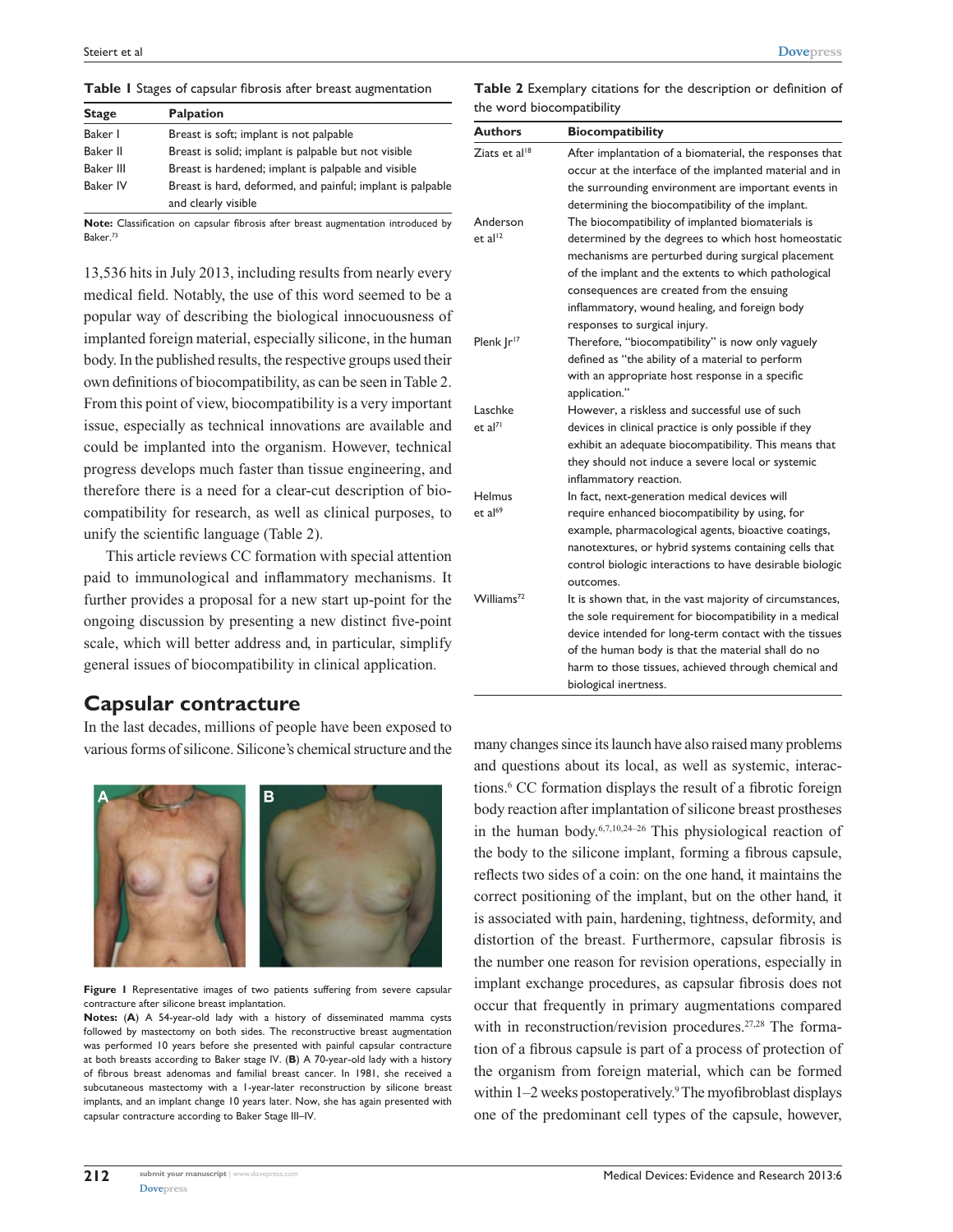and is accompanied by macrophages, polymorphonuclear leukocytes, lymphocytes, plasma cells, and mast cells.29–31 The capsule thickness consists of approximately 27% myofibroblasts, with increasing tensile strength according to the degree of contracture.<sup>32</sup> Interestingly, this is not correlated with the number of fibroblasts.<sup>32</sup> The cellular source of the myofibroblast seems to be the bone marrow, as shown by Isom et al, who found 25% of bone marrow-derived stem cells in textured silicone shells in mice.<sup>33</sup> Prantl et al further demonstrated that capsular thickness was associated with the number of silicone particles and silicone-loaded macrophages in the peri-implant capsule and with an increased local inflammatory reaction.30,34 These histological findings, which were classified by the Wilflingseder score,<sup>35</sup> correlated well with the clinical Baker classification (Table 1, Figure 1). In addition, it could be demonstrated that serum hyaluronan levels, $29$  as well as circulating immune complexes, procollagen III, antipolymer antibodies, and soluble intercellular adhesion molecule 1  $(sICAM-1)$ ,<sup>36</sup> were significantly elevated in patients with CC, also correlating in part with the clinical Baker stage of contracture.29 After multiple experimental and clinical trials, there seems to be a strong consensus that the use of textured outer shell surfaces, in comparison with smooth surfaces, is able to decrease the incidence of CC by disrupting contractile forces around the implant, $28,37-42$  emphasizing the need for better physical properties than cellular or pharmacological strategies of contracture formation.

In the following text, we highlight recent experimental studies dealing with different issues thought to induce, prevent, reduce, or treat capsular fibrosis and contracture around silicone breast implants.

## **Immunological mechanisms**

The criteria, which finally lead to integration or rejection of foreign material in the human organism, are multifaceted; however, we think immunological mechanisms play a major role in the development of CC. Therefore, research on different immunological reactions and mechanisms displays a starting point for potential preventive strategies. It was Ojo-Amaize et  $al<sup>43</sup>$  in a blinded cross-sectional study, who determined that women with symptomatic implanted as well as explanted silicone breast implants had twice as much abnormal silicone-specific T-cell responses as women with no symptoms. Further analysis demonstrated that these cells are CD4<sup>+</sup> , whereas the CD8<sup>+</sup> T-cell population did not contribute to this activity.43 Ciapetti et al also showed that peripheral blood lymphocytes of patients with silicone implants had a significantly increased rate of proliferation and viability

when these cells have been re-exposed to silicone in vitro. Interestingly, there was an even more significant difference between lymphocytes of aesthetic, in comparison with reconstructive, patients.19 Two working groups, however, mainly contributed in detail on this issue. First, Smalley et al confirmed that patients with silicone implants are prone to an exaggerated T-cell-mediated immune reactivity, as given by an 18-fold higher stimulation index of stimulated lymphocytes of implant patients than of nonimplant control patients.44 In an ongoing study, Smalley et al could further demonstrate that the T-cell activation by silicone depends on monocytes.45 The second group, led by Dolores Wolfram, studied the activity of immunological and inflammatory processes that might be involved in CC formation, focusing on immune cells, proteins of the extracellular matrix, stress proteins, and adhesion molecules.<sup>22</sup> The highest activity could be seen in the interface of the silicone implant and the formed fibrous capsule or in its direct adjacency, where activated CD4<sup>+</sup> T-cells, macrophages, and Langerhans-celllike dendritic cells could be detected. Furthermore, the tissue specimen showed intense positive staining of fibronectin on the interface, likely mediating interactions between the silicone and macrophages, fibroblasts, and T-cells.<sup>22</sup> To determine the specificity and function of these T-lymphocytes, Wolfram et al investigated the interplay of T-cells and their cytokine profile in capsular fibrosis.<sup>22</sup> First, they verified that intracapsular lymphocytes were predominantly CD4<sup>+</sup> cells producing a specific profibrotic cytokine profile, which mediates the local immune response by means of activated TH1/TH17-cells. As the intracapsular T-cell ratio has been inversely proportional to the clinical stage of fibrosis, it has been hypothesized that profibrotic cytokines and growth factors stimulate capsular fibrosis in the retention of local regulatory T-cells.<sup>22,46</sup>

# **Biofilm in capsular contracture**

Infections are the leading cause of morbidity after breast augmentation, as proposed by Pittet et al.<sup>10</sup> Here, the degree of CC seems to be associated with a prolonged or accelerated inflammatory process.10,47–50 This inflammatory process might be exaggerated by local factors such as hematoma or infection, or even by an invasion from remote-to-implant, which further increases the degree of inflammation, finally leading to fibrosis.<sup>51-54</sup> The development of a septic biofilm at the time of implantation or within the first minutes to hours, and the subclinical infection of the foreign material, especially with *Stapyhlococcus epidermidis* and *Propionibacterium acnes*, is described by many authors as having a strong effect on the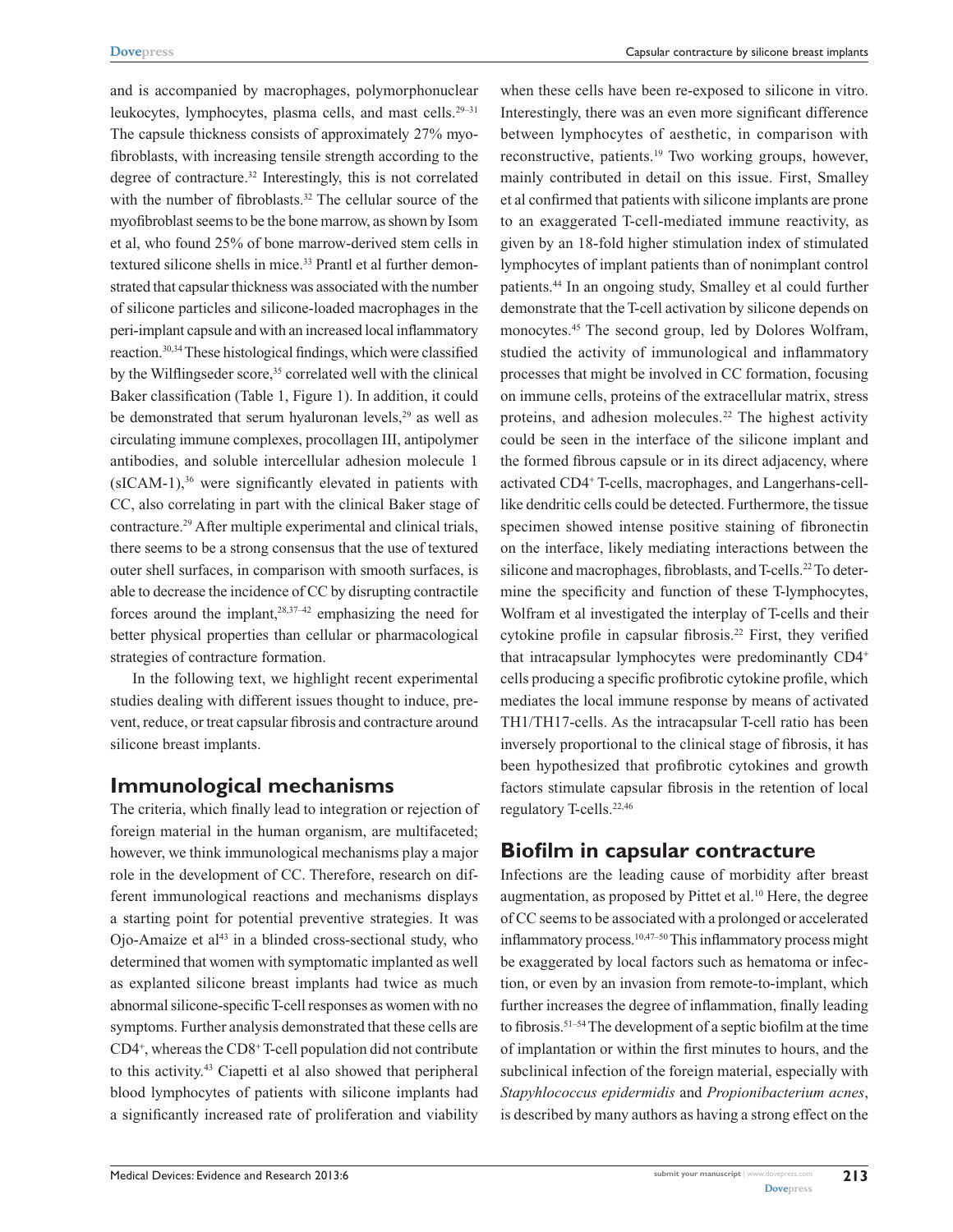formation of CC.10,51,52,55–57 However, the word "biofilm" is used in many different ways. Our understanding of a biofilm is that a certain liquid film results after the implantation of foreign material, which surrounds the respective device and can be described as a sterile or aseptic biofilm. This biofilm displays the interface between the foreign material and the organism, consisting of different chemoattractants and cytokines, which decide either to activate a foreign body response with inflammation or to tolerate the material and integrate it into the body's homeostasis. Therefore, it will be the surface of the implanted material, in close association with the existing sterile biofilm, which will individually determine the next steps of reaction and which cells might be involved. An exceptional example for a septic biofilm displays the implantation of foreign material into the oral cavity, as it is intentionally implanted in a bacterially contaminated area. In this case, the evolving liquid film is septic and must therefore be differentiated as a septic biofilm.<sup>58-63</sup> In all other cases, the respective sterile biomaterial is implanted in sterile pockets, resulting in an aseptic biofilm by definition.

In the context of silicone breast implantation, one should also consider that the human breast region is not a sterile anatomic structure, as it has physiologic or even pathologic bacterial skin flora derived from the nipple ducts.<sup>10</sup> The highest incidence of capsular fibrosis seems to occur when the silicone implant has been placed in a subglandular position via a periareolar approach through the mammary gland, leading to *S. epidermidis* in the ductal tissue.<sup>64</sup> In addition, it has been shown that subclinical bacterial colonization plays a pivotal role in the development of high-grade CC (Baker III/IV; Table 1), as colonization could be detected in 66.7% of explanted contractures, whereas low-grade contractures (Baker I/II; Table 1) did not show any colonization at all.55 There is also a positive linear correlation between the severity of the contracture and the local inflammatory reaction.55,65 To analyze this problem further, several authors and groups evaluated different experimental models and therapeutic strategies.<sup>66–68</sup> Tamboto et al developed a new in vivo pig model in which female animals underwent augmentation mammaplasty, using miniature gel-filled implants and pocket inoculation with *S. epidermidis*. 66 The main outcome parameters have been clinical Baker grade (Table 1) and further laboratory testing of the resected capsules 13 weeks after implantation. This group could demonstrate that the presence of a septic biofilm results in subclinical infection and was associated with a fourfold increase of subsequent contracture formation. Interestingly, even noninoculated pockets also developed contracture caused by the native

porcine *S. epidermidis*. 66 To prevent bacterial colonization, several studies tried to administer local antiseptic washing or systemic antibiotics; however, it had only minor effects.<sup>52,67,68</sup> Coating or impregnation with antimicrobial substances might therefore be an alternative possibility to reduce, but not prevent, capsular fibrosis formation. Unlu et al tested the effect of rifampin in the implant pocket, as well as the topical administration on the implants in an in vivo rat model.<sup>68</sup> The authors observed that the thickness of the peri-implant fibrous capsule could be significantly reduced by rifampin after 12 weeks, with no difference between topical or local administration of the antibiotic.<sup>68</sup>

Infection is without question a disruptive factor for the biocompatibility of silicone. The use of antibiotic substances might reduce, but surely not prevent, the formation of CC as a unifactorial mechanism. Therefore, we think biocompatible products are not defined by the absence of a septic infection alone.

# **Prophylactic strategies of capsular contracture**

To prevent the formation of capsular fibrosis formation, several different approaches might be possible. However, sophisticated methods tested in vitro or in animal models cannot be easily transferred to the human organism. In the management of prophylactic strategies, the modulation of the implant surface texture and its patterning with different substances seems to be one actual idea to solve this problem.23 For this, the cell-to-surface interaction needs to be better understood to engineer suitable materials for implantation. Using different microscopic techniques, Barr et al investigated the cytoskeletal reaction of fibroblasts to silicone surfaces.<sup>15</sup> The results of this study revealed different possible reasons for the development of CC. It was shown that the smooth surface of implants predisposes the planar arrangement of the fibroblast around the implant. Interestingly, the macroscopically smooth-surface implant also presents with a rippled microscopic texture on the surface, which might increase the formation of a synovialtype epithelium, experienced in fibrotic breast capsules.<sup>16</sup> Textured implant surfaces are able to decrease the formation of contracture, as the fibroblast anchors into the deep and random pattern; hence, the fibroblast might not be able to align planarly.16 Therefore, the authors concluded that cells might directly react to the topography of the biomaterial. However, a shortcoming of this study is that the authors only presented microscopic images of the surfaces without the cultivation of fibroblasts. This information has been published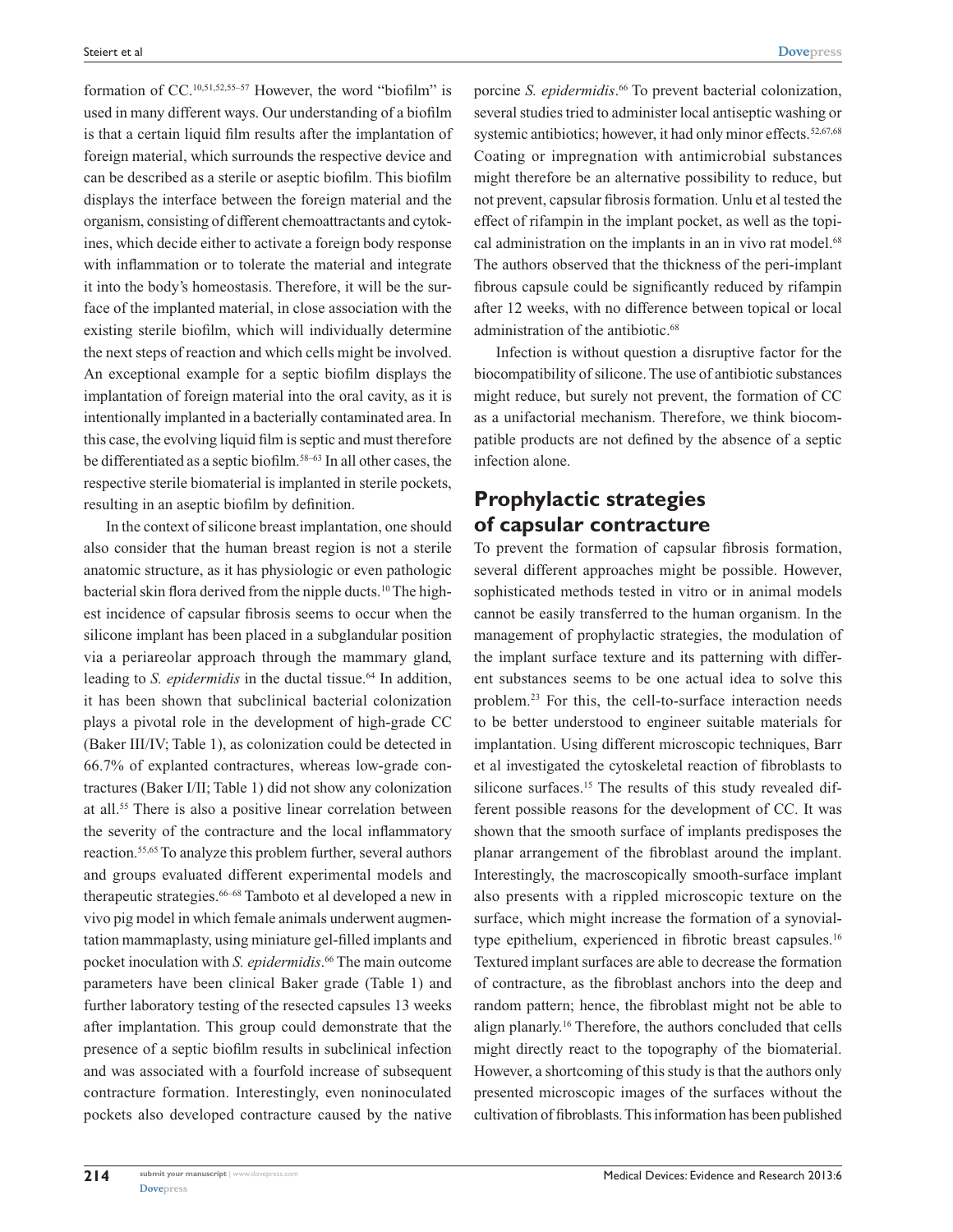in an ongoing study by Barr et al, in which the cytoskeletal reaction of breast tissue-derived human fibroblasts to silicone was investigated.<sup>15</sup> The authors show it is possible to create different topographies of silicone surfaces, which are able to induce a directional growth of fibroblasts as well as alterations in cell shape and their phenotype. The used fibroblasts have been able to detect the respective surface topography made of different widths and depths of ridges, pits, and pillars inducing contact guidance or orientation for the cells. The authors therefore concluded that the production of more biocompatible implants is possible via a change of the surface topography on which the fibroblasts attach.

In our opinion, however, biocompatibility is not described by the better or worse growth of fibroblasts on certain topography. Fibroblasts lead the way for the development of fibrosis, finally resulting in exactly the complication that should be prevented. Therefore, the fibroblast should neither be attracted to nor able to enter the vicinity of the implant from the very beginning after implantation, which would induce the known foreign body reaction, finally leading to CC formation.

# **Capsular contracture formation: outlook and vision**

Medical, pharmaceutical, and material sciences analyze existing concepts and develop potential new ideas in silicone breast implantation. All interventions aim at the optimization of implant integration into the surrounding tissues, as well as at the prevention of contracture. These include surface texture changes, drug solutions, and careful surgical techniques; however, all have only limited success. In this context, there are many unsolved problems that seem to be directly associated with biocompatibility. A main goal in silicone breast implantation is the complete tolerance and integration of the foreign material into the human body without any remote-toimplant effects. The interface between the implant surface and the implant pocket might therefore be of great interest. In this case, the implant material should be functionalized to integrate it and to consecutively reduce the rate of complications. Furthermore, as Helmus already proposed, it seems to be the focus to integrate biocompatibility into the device and not vice versa.69 For example, Barr et al studied the behavior of fibroblasts on different silicone physical structures, concluding there is a need for surface modernization to develop more "biocompatible" constructs.<sup>15,16</sup> However, Barr et al does not give an answer on how the fibroblast participates in biocompatibility. The question arises of whether the development of CC represents a nonbiocompatible reaction of the human organism to the silicone implant. In the prevention of CC, we

think the fibroblast should not be involved at all, by preventing its adherence and interaction on the interface.

Taken together, in the line of the above-mentioned underlying mechanisms and ideas, we felt it cannot be clearly stated what seems to be biocompatible and what is not. For this reason, there is an urgent need for a precise definition as well as for the introduction of clear-cut categories of biocompatibility for implanted materials, as well as tissues and organs. Thus, we thought to provide a solid basis for the ongoing research by defining distinct key points of biocompatibility. We have therefore developed a new five-point scale with respective criteria, which better addresses this problem in general (Figure 2). This classification system might be used as a clear, unambiguous, and simple instrument for researchers and manufacturers in material science, as an identification mark for the quality of biocompatibility of their devices and products; for doctors, in their clinical routine, to address the actual level of biocompatibility after the respective material/organ/tissue implantation; and, of course, for patients, who should know the biocompatibility of the respective implanted device and the potential complications to best monitor the function of their implant. This classification, however, is flexible in its use, especially when it comes to clinical aspects, where the level might have to be adjusted with clinical progress.

## Level A

The highest level of biocompatibility is displayed by a full integration of the implant (material/organ/tissue) into the human body, as might be seen in human leukocyte antigen (HLA)-identical organ transplantation without the need for any immunosuppressive therapy, resulting in an undisturbed biological function of the respective organ or tissue. The organism will not identify these materials as foreign. As a consequence, an immunological reaction cannot be seen at all, and the implant will be fully integrated into the human body without any difficulty. The A level might further ensure the often-given lifetime warranty of implantable devices by the industry. Level A grading displays full biocompatibility with complete integration into the organism or 100% resorption without residues (Table 3).

## Level B

The second level of biocompatibility is described by an incorporation or acceptance of the implant, but with a need for a specific drug therapy to reduce the complications that might arise. This combination results in an acceptable coexistence of the implant in the human body's homeostasis. For example, this can be seen in every non-HLA-identical transplanted organ in which immunosuppressive therapy has to be carried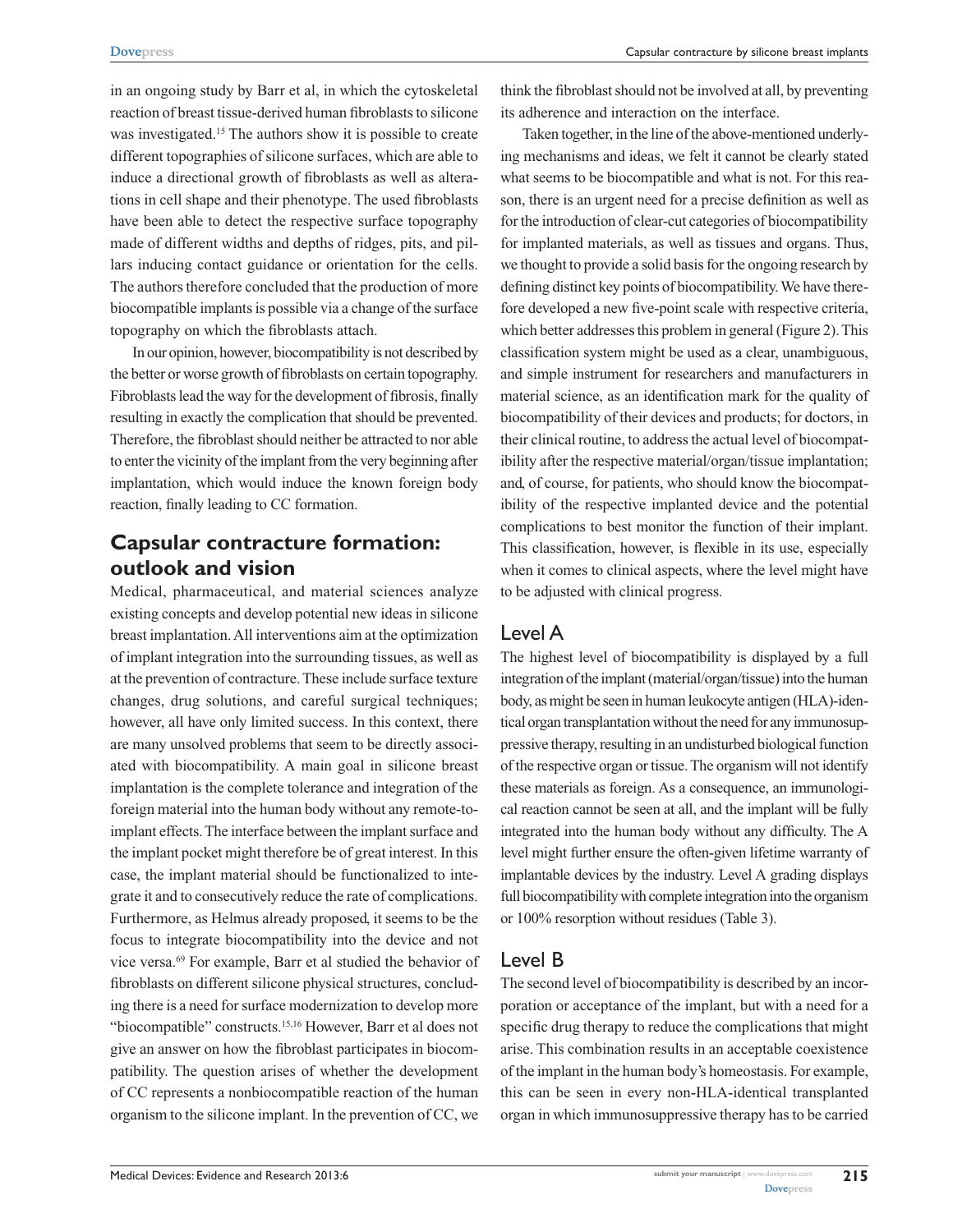

**Figure 2** Grades of biocompatibility according to their potential of acceptance by the (human) organism.

**Note:** The differentiation M and Tx further classifies the implantation of foreign material or device (M) or biological tissues (Tx).

out over a lifetime. In the case of stem cell transplantation, however, this switches to an A level, as immunosuppressive therapy can be terminated after several months. As a further example, the implantation of vascular stents usually results in the recommendation for anticoagulation therapy with acetylsalicylic acid, which is synonymous with B-level biocompatibility (Table 3).

#### Level C

Level C biocompatible implants are every implanted device or tissue that will be recognized by the body as foreign and will induce an immune reaction. This reaction, however, does not adversely affect the respective tissue or organ function immediately, and thus represents a tolerated material. Baker stages I and II (Table 3) display an example of level C material; however, this might change to a D level in progressive fibrosis. A further example might be the absorption of implanted foreign materials such as polysiloxane or polyglactin sutures.

## Level D

In this level, the implant is recognized as foreign by an immune reaction; however, this reaction is acutely or chronically associated with a loss of function. This category would actually fit for silicone breast implants, especially in Baker III–IV stages (Table 3). Another example is an implanted vascular graft or shunt, which might be occluded as a result of the foreign surface or exaggerated fibrotic reaction. Furthermore, in cochlear implant surgery, there occurs the problem of correct connection of the implanted electrodes by time, as developing fibrotic tissue hinders the correct function.

**Table 3** Examples for the use of the newly introduced levels of biocompatibility

| <b>Materials</b>                                                                               | Organs/tissues                                                                                                                                         |  |  |
|------------------------------------------------------------------------------------------------|--------------------------------------------------------------------------------------------------------------------------------------------------------|--|--|
| A                                                                                              |                                                                                                                                                        |  |  |
| • Not yet available                                                                            | • Human leukocyte antigen-identical organ/<br>tissue transplantation (kidney, split liver)<br>• Cornea transplantation                                 |  |  |
| B                                                                                              |                                                                                                                                                        |  |  |
| • Drug-eluting stent<br>implantation<br>• Mechanic heart valve                                 | • Non-human leukocyte<br>antigen-identical organ/tissue<br>transplantation (heart, lung, pancreas)<br>• Vascular homografts (anticoagulation)          |  |  |
| C                                                                                              |                                                                                                                                                        |  |  |
| · Silicone (Baker I-II)<br>• Granuloma induced<br>by polydioxan or<br>polyglactin sutures<br>D | • Secondary malignancies resulting from<br>immunosuppressive therapy<br>• Adverse effects of anticoagulation<br>• Adverse effects of immunosuppression |  |  |
| • Silicone (Baker (111-1V))                                                                    | • Acute graft versus host disease                                                                                                                      |  |  |
| • Stent narrowing<br>• Reduced function<br>of cochlear implant<br>F                            | Chronic graft versus host disease                                                                                                                      |  |  |
| Device loss<br>• Stent thrombosis                                                              | Transplanted organ failure                                                                                                                             |  |  |

# Level E

The classical signs of inflammation (calor, rubor, dolor, tumor) define an acute rejection of the implanted material shortly after implantation, leading to further treatment or even worsening of the respective organ or tissue function and explantation of the device. As a prime example, this is seen in graft versus host reactions after stem cell transplantation; however, it might also be reversible to an upgrading to D or C level by the introduction of the respective therapy. E levels further describe materials or tissues, which induce adverse remote-to-implant or teratogenic effects.

# **Conclusion**

Without a doubt, the invention of implantable silicones for either reconstructive or aesthetic purposes represents a great opportunity to increase the quality of life of many patients. However, it is also accompanied by many problems the implant wearer might get confronted with. It is the task of medicine to perform excellent but particularly meaningful research to prevent physical as well as psychological harm to our patients.70 Therefore, we need up-to-date research based on a clear and international understandable definition. The launch of new material components; smaller and better working solutions; and more sophisticated computerized applications to restore body functions show that technical progress cannot be slowed down.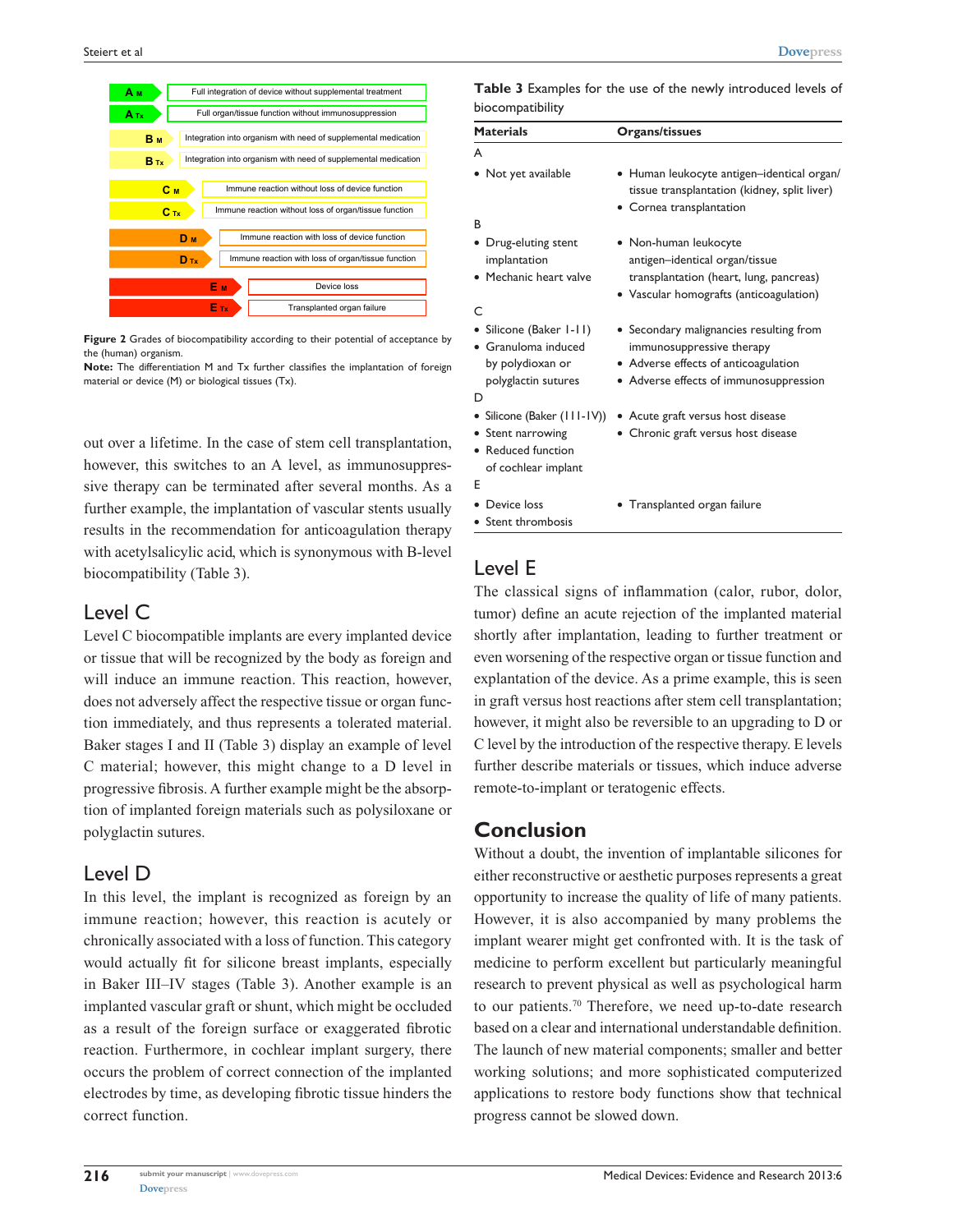The authors of this manuscript are convinced that the launch of new technical innovations will continue to progress rapidly, and restoration of the respective tissue or organ function by means of the organism itself (ie, tissue engineering or stem cell differentiation) might be possible. However, synthetic material, similar to HLA-identical organ transplantation does not exist (Table 3). Therefore, it is not comprehensible why foreign materials and devices are not implanted in to the human body with higher frequency, as long as the biological regeneration is not adequately able to restore the respective organ or tissue functions. The here-introduced new levels better address the general issues of biocompatibility in the human organism in general, and therefore simplify understanding of the term in ongoing material and transplantation research, as well as its application as a clinical marker for all involved individuals. Thus, this article might represent the basis for the ongoing discussion and also for a consensus finding in this field to reduce single-publication definitions and increase attempts to unify the scientific language.

## **Disclosure**

The authors report no conflicts of interest in this work.

#### **References**

- 1. Spear S. The breast implant story. *Ann Plast Surg*. 2006;56(5): 573–583.
- 2. Gampper TJ, Khoury H, Gottlieb W, Morgan RF. Silicone gel implants in breast augmentation and reconstruction. *Ann Plast Surg*. 2007;59(5):581–590.
- 3. Berry MG, Davies DM. Breast augmentation: Part I A review of the silicone prosthesis. *J Plast Reconstr Aesthet Surg*. 2010;63(11): 1761–1768.
- 4. Hajdu SD, Agmon-Levin N, Shoenfeld Y. Silicone and autoimmunity. *Eur J Clin Invest*. 2011;41(2):203–211.
- 5. Zuckerman DM. Reasonably safe? Breast implants and informed consent. *Reprod Health Matters*. 2010;18(35):94–102.
- 6. Daniels AU. Silicone breast implant materials. *Swiss Med Wkly*. 2012;142:w13614.
- 7. Puskas JE, Luebbers MT. Breast implants: the good, the bad and the ugly. Can nanotechnology improve implants? *Wiley Interdiscip Rev Nanomed Nanobiotechnol*. 2012;4(2):153–168.
- 8. Gerszten PC. A formal risk assessment of silicone breast implants. *Biomaterials*. 1999;20(11):1063–1069.
- 9. Goldberg EP. Silicone breast implant safety: physical, chemical, and biologic problems. *Plast Reconstr Surg*. 1997;99(1):258–261.
- 10. Pittet B, Montandon D, Pittet D. Infection in breast implants. *Lancet Infect Dis*. 2005;5(2):94–106.
- 11. Berry MG, Cucchiara V, Davies DM. Breast augmentation: Part II Adverse capsular contracture. *J Plast Reconstr Aesthet Surg*. 2010;63(12): 2098–2107.
- 12. Anderson JM, McNally AK. Biocompatibility of implants: lymphocyte/macrophage interactions. *Semin Immunopathol*. 2011;33(3): 221–233.
- 13. Binnebösel M, von Trotha KT, Jansen PL, Conze J, Neumann UP, Junge K. Biocompatibility of prosthetic meshes in abdominal surgery. *Semin Immunopathol*. 2011;33(3):235–243.
- 14. Werner L. Biocompatibility of intraocular lens materials. *Curr Opin Ophthalmol*. 2008;19(1):41–49.
- 15. Barr S, Hill E, Bayat A. Patterning of novel breast implant surfaces by enhancing silicone biocompatibility, using biomimetic topographies. *Eplasty*. 2010;10:e31.
- 16. Barr S, Hill E, Bayat A. Current implant surface technology: an examination of their nanostructure and their influence on fibroblast alignment and biocompatibility. *Eplasty*. 2009;9:e22.
- 17. Plenk H Jr. The role of materials biocompatibility for functional electrical stimulation applications. *Artif Organs*. 2011;35(3):237–241.
- 18. Ziats NP, Miller KM, Anderson JM. In vitro and in vivo interactions of cells with biomaterials. *Biomaterials*. 1988;9(1):5–13.
- 19. Ciapetti G, Granchi D, Stea S, et al. Assessment of viability and proliferation of in vivo silicone-primed lymphocytes after in vitro re-exposure to silicone. *J Biomed Mater Res*. 1995;29(5):583–590.
- 20. European Commission DG Enterprise Directorate G Unit 4 Pressure Equipment, Medical Devices, Metrology. Guidelines for Conformity Assessment of Breast Implants According to Directive 93/42/EEC Relating to Medical Devices. 1998. Available from: [http://ec.europa.eu/](http://ec.europa.eu/health/medical-devices/files/meddev/2_5-7_07-1998_en.pdf) [health/medical-devices/files/meddev/2\\_5-7\\_07-1998\\_en.pdf](http://ec.europa.eu/health/medical-devices/files/meddev/2_5-7_07-1998_en.pdf). Accessed October 11, 2013.
- 21. Bassetto F, Scarpa C, Caccialanza E, Montesco MC, Magnani P. Histological features of periprosthetic mammary capsules: silicone vs polyurethane. *Aesthetic Plast Surg*. 2010;34(4):481–485.
- 22. Wolfram D, Rainer C, Niederegger H, Piza H, Wick G. Cellular and molecular composition of fibrous capsules formed around silicone breast implants with special focus on local immune reactions. *J Autoimmun*. 2004;23(1):81–91.
- 23. Steiert A, Reimers K, Burke W, Zapf A, Vogt P. Covalent vectored binding of functional proteins by bifunctional crosslinking at silicone interfaces. *J Biomed Mater Res A*. 2012;100(5):1248–1255.
- 24. Embrey M, Adams EE, Cunningham B, Peters W, Young VL, Carlo GL. Factors associated with breast implant rupture: pilot of a retrospective analysis. *Aesthetic Plast Surg*. 1999;23(3):207–212.
- 25. Iwuagwu F. *Silicone Breast Implants: Complications*. Symposium on Aesthetic Surgery of the Breast, Owsley JQ Jr, Peterson RA, editors. St Louis, MO: CV Mosby Co; 1978;344–352.
- 26. Schaub TA, Ahmad J, Rohrich RJ. Capsular contracture with breast implants in the cosmetic patient: saline versus silicone – a systematic review of the literature. *Plast Reconstr Surg*. 2010;126(6): 2140–2149.
- 27. Handel N, Cordray T, Gutierrez J, Jensen JA. A long-term study of outcomes, complications, and patient satisfaction with breast implants. *Plast Reconstr Surg*. 2006;117(3):757–767.
- 28. Handel N, Jensen JA, Black Q, Waisman JR, Silverstein MJ. The fate of breast implants: a critical analysis of complications and outcomes. *Plast Reconstr Surg*. 1995;96(7):1521–1533.
- 29. Prantl L, Pöppl N, Horvat N, Heine N, Eisenmann-Klein M. Serologic and histologic findings in patients with capsular contracture after breast augmentation with smooth silicone gel implants: is serum hyaluronan a potential predictor? *Aesthetic Plast Surg*. 2005;29(6):510–518.
- 30. Prantl L, Schreml S, Fichtner-Feigl S, et al. Clinical and morphological conditions in capsular contracture formed around silicone breast implants. *Plast Reconstr Surg*. 2007;120(1):275–284.
- 31. Coleman DJ, Sharpe DT, Naylor IL, Chander CL, Cross SE. The role of the contractile fibroblast in the capsules around tissue expanders and implants. *Br J Plast Surg*. 1993;46(7):547–556.
- 32. Hwang K, Sim HB, Huan F, Kim DJ. Myofibroblasts and capsular tissue tension in breast capsular contracture. *Aesthetic Plast Surg*. 2010;34(6): 716–721.
- 33. Isom C, Kapoor V, Wilson L, et al. Breast implant capsules are partially composed of bone marrow-derived cells. *Ann Plast Surg*. 2007;58(4): 377–380.
- 34. Prantl L, Schreml S, Fichtner-Feigl S, et al. [Histological and immunohistochemical investigations with capsular contracture after breast augmentation with smooth silicone gel implants.] *Handchir Mikrochir Plast Chir*. 2006;38(4):224–232. German.
- 35. Wilflingseder P, Hoinkes G, Mikuz G. Tissue reactions from silicone implant in augmentation mammaplasties. *Minerva Chir*. 1983;38(12): 877–880.